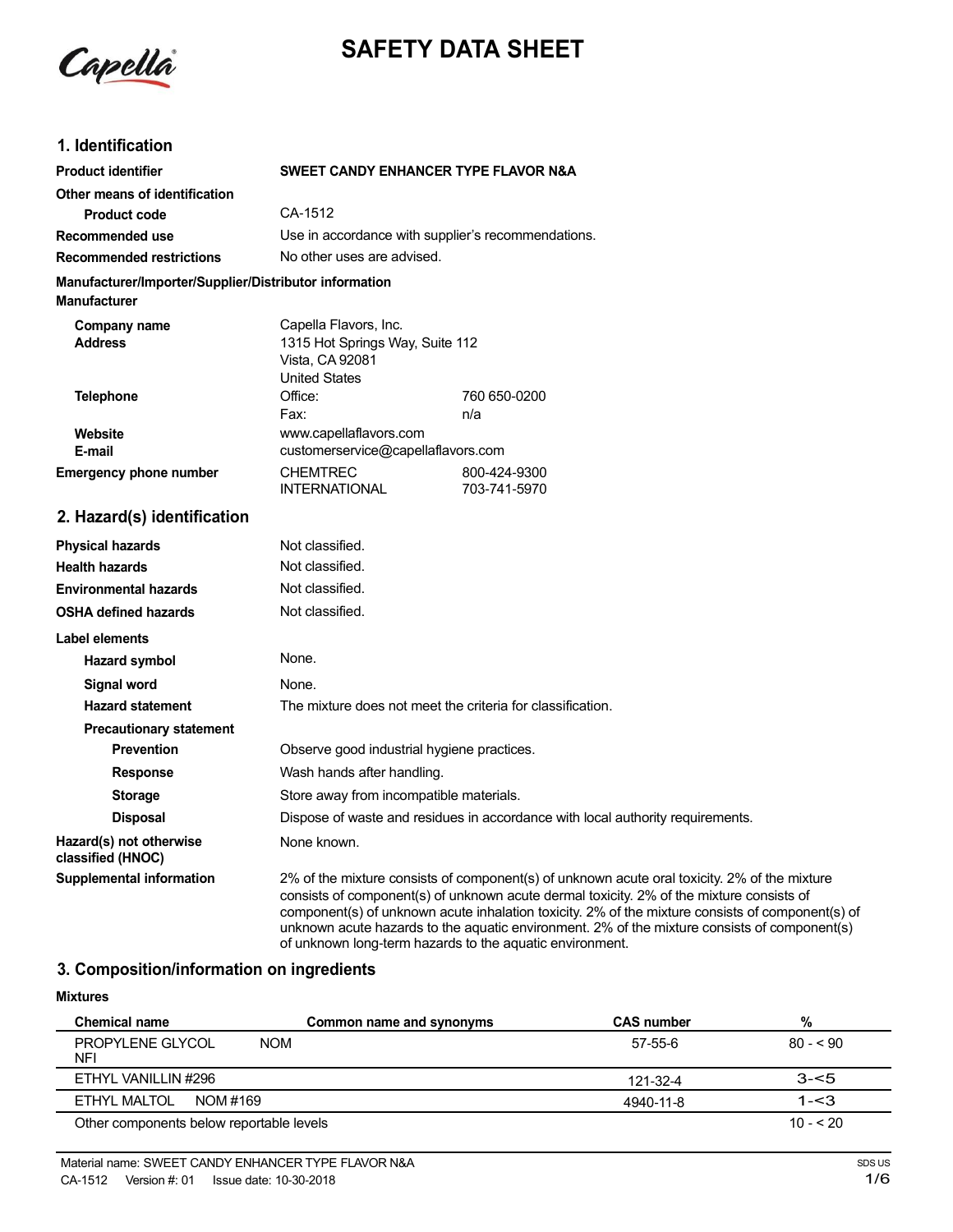\*Designates that a specific chemical identity and/or percentage of composition has been withheld as a trade secret.

### **4. First-aid measures**

| <b>Inhalation</b><br><b>Skin contact</b>                                     | Move to fresh air. Call a physician if symptoms develop or persist.<br>Wash off with soap and water. Get medical attention if irritation develops and persists. |
|------------------------------------------------------------------------------|-----------------------------------------------------------------------------------------------------------------------------------------------------------------|
| Eye contact                                                                  | Rinse with water. Get medical attention if irritation develops and persists.                                                                                    |
| Ingestion                                                                    | Rinse mouth. Get medical attention if symptoms occur.                                                                                                           |
| <b>Most important</b><br>symptoms/effects, acute and<br>delayed              | Direct contact with eyes may cause temporary irritation.                                                                                                        |
| Indication of immediate<br>medical attention and special<br>treatment needed | Treat symptomatically.                                                                                                                                          |
| <b>General information</b>                                                   | Ensure that medical personnel are aware of the material(s) involved, and take precautions to<br>protect themselves.                                             |

#### **5. Fire-fighting measures**

| Suitable extinguishing media<br>Unsuitable extinguishing<br>media | Alcohol resistant foam. Powder. Carbon dioxide (CO2).<br>Do not use water jet as an extinguisher, as this will spread the fire.           |
|-------------------------------------------------------------------|-------------------------------------------------------------------------------------------------------------------------------------------|
| Specific hazards arising from<br>the chemical                     | During fire, gases hazardous to health may be formed.                                                                                     |
| Special protective equipment<br>and precautions for firefighters  | Self-contained breathing apparatus and full protective clothing must be worn in case of fire.                                             |
| <b>Fire fighting</b><br>equipment/instructions                    | Move containers from fire area if you can do so without risk.                                                                             |
| <b>Specific methods</b><br><b>General fire hazards</b>            | Use standard firefighting procedures and consider the hazards of other involved materials.<br>No unusual fire or explosion hazards noted. |

#### **6. Accidental release measures**

| Personal precautions,<br>protective equipment and<br>emergency procedures | Keep unnecessary personnel away. For personal protection, see section 8 of the SDS.                                                                                                                                                               |
|---------------------------------------------------------------------------|---------------------------------------------------------------------------------------------------------------------------------------------------------------------------------------------------------------------------------------------------|
| Methods and materials for<br>containment and cleaning up                  | Use water spray to reduce vapors or divert vapor cloud drift.                                                                                                                                                                                     |
|                                                                           | Large Spills: Stop the flow of material, if this is without risk. Dike the spilled material, where this is<br>possible. Absorb in vermiculite, dry sand or earth and place into containers. Following product<br>recovery, flush area with water. |
|                                                                           | Small Spills: Wipe up with absorbent material (e.g. cloth, fleece). Clean surface thoroughly to<br>remove residual contamination.                                                                                                                 |
|                                                                           | Never return spills to original containers for re-use. For waste disposal, see section 13 of the SDS.                                                                                                                                             |
| <b>Environmental precautions</b>                                          | Avoid discharge into drains, water courses or onto the ground.                                                                                                                                                                                    |
| 7. Handling and storage                                                   |                                                                                                                                                                                                                                                   |
| Precautions for safe handling                                             | Avoid prolonged exposure. Observe good industrial hygiene practices.                                                                                                                                                                              |
| Conditions for safe storage,<br>including any incompatibilities           | Store in original tightly closed container. Store away from incompatible materials (see Section 10<br>of the SDS).                                                                                                                                |

## **8. Exposure controls/personal protection**

#### **Occupational exposure limits**

The following constituents are the only constituents of the product which have a PEL, TLV or other recommended exposure limit. At this time, the other constituents have no known exposure limits.

#### **US. Workplace Environmental Exposure Level (WEEL) Guides**

| <b>Components</b>                         | Type                                                       | Value      | Form     |  |
|-------------------------------------------|------------------------------------------------------------|------------|----------|--|
| PROPYLENE GLYCOL<br>NOM NFI (CAS 57-55-6) | TWA                                                        | 10 $ma/m3$ | Aerosol. |  |
| <b>Biological limit values</b>            | No biological exposure limits noted for the ingredient(s). |            |          |  |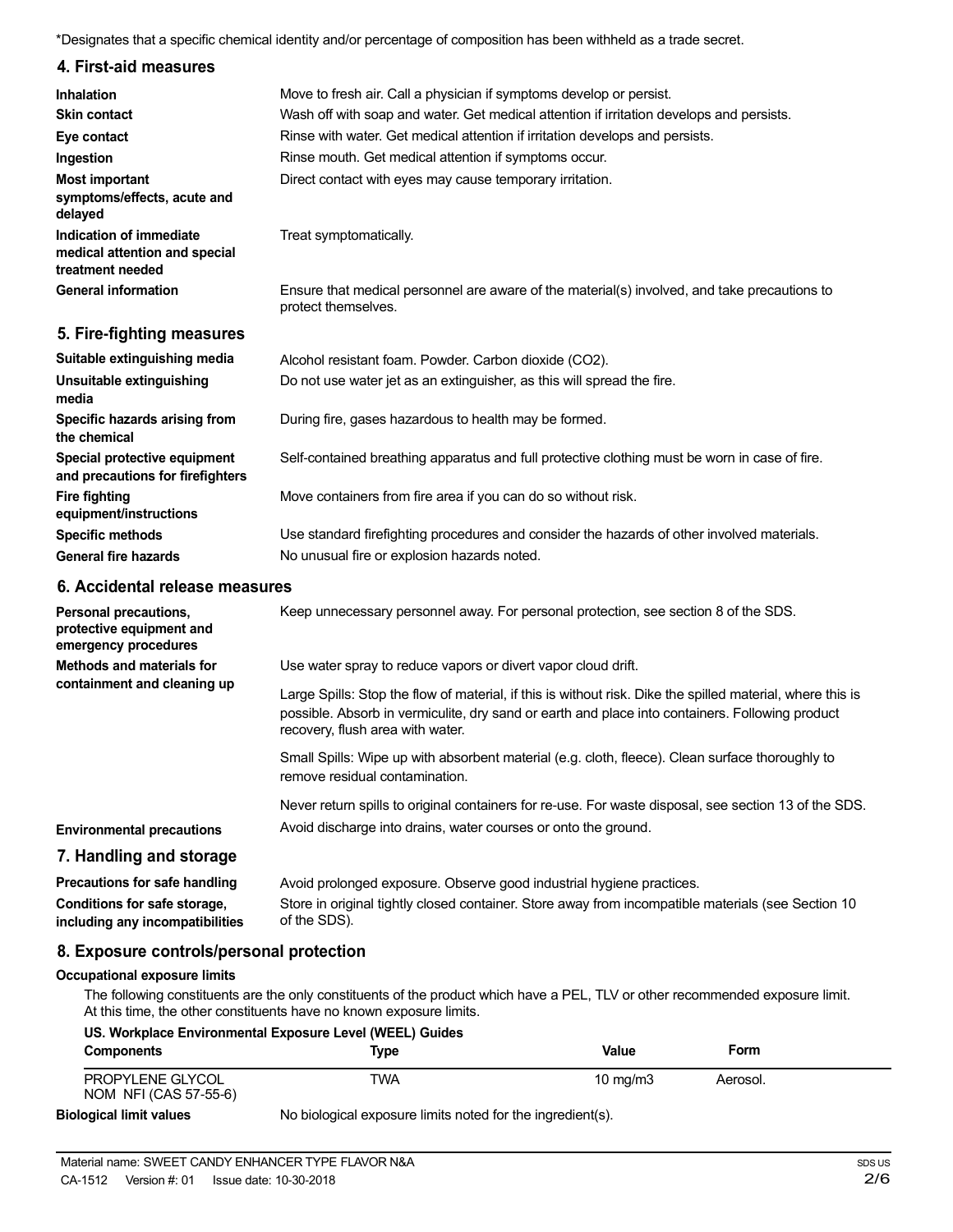| Appropriate engineering<br>controls | Good general ventilation (typically 10 air changes per hour) should be used. Ventilation rates<br>should be matched to conditions. If applicable, use process enclosures, local exhaust ventilation,<br>or other engineering controls to maintain airborne levels below recommended exposure limits. If<br>exposure limits have not been established, maintain airborne levels to an acceptable level. |
|-------------------------------------|--------------------------------------------------------------------------------------------------------------------------------------------------------------------------------------------------------------------------------------------------------------------------------------------------------------------------------------------------------------------------------------------------------|
|                                     | Individual protection measures, such as personal protective equipment                                                                                                                                                                                                                                                                                                                                  |
| Eye/face protection                 | Wear safety glasses with side shields (or goggles).                                                                                                                                                                                                                                                                                                                                                    |
| <b>Skin protection</b>              |                                                                                                                                                                                                                                                                                                                                                                                                        |
| <b>Hand protection</b>              | Wear appropriate chemical resistant gloves.                                                                                                                                                                                                                                                                                                                                                            |
| <b>Other</b>                        | Wear suitable protective clothing.                                                                                                                                                                                                                                                                                                                                                                     |
| <b>Respiratory protection</b>       | In case of insufficient ventilation, wear suitable respiratory equipment.                                                                                                                                                                                                                                                                                                                              |
| <b>Thermal hazards</b>              | Wear appropriate thermal protective clothing, when necessary.                                                                                                                                                                                                                                                                                                                                          |
| General hygiene<br>considerations   | Always observe good personal hygiene measures, such as washing after handling the material<br>and before eating, drinking, and/or smoking. Routinely wash work clothing and protective<br>equipment to remove contaminants.                                                                                                                                                                            |

# **9. Physical and chemical properties**

| Appearance                                        |                                               |
|---------------------------------------------------|-----------------------------------------------|
| <b>Physical state</b>                             | Liquid.                                       |
| Form                                              | Liquid.                                       |
| Color                                             | Not available.                                |
| Odor                                              | Not available.                                |
| Odor threshold                                    | Not available.                                |
| рH                                                | Not available.                                |
| Melting point/freezing point                      | -74.2 $\degree$ F (-59 $\degree$ C) estimated |
| Initial boiling point and boiling<br>range        | 370.76 °F (188.2 °C) estimated                |
| <b>Flash point</b>                                | > 200.0 °F (> 93.3 °C) Closed Cup             |
| <b>Evaporation rate</b>                           | Not available.                                |
| Flammability (solid, gas)                         | Not applicable.                               |
| Upper/lower flammability or explosive limits      |                                               |
| <b>Flammability limit - lower</b><br>$(\% )$      | Not available.                                |
| <b>Flammability limit - upper</b><br>$(\%)$       | Not available.                                |
| Explosive limit - lower (%)                       | Not available.                                |
| Explosive limit - upper (%)                       | Not available.                                |
| Vapor pressure                                    | 0.15 hPa estimated                            |
| Vapor density                                     | Not available.                                |
| <b>Relative density</b>                           | Not available.                                |
| Solubility(ies)                                   |                                               |
| Solubility (water)                                | Not available.                                |
| <b>Partition coefficient</b><br>(n-octanol/water) | Not available.                                |
| <b>Auto-ignition temperature</b>                  | 700 °F (371.11 °C) estimated                  |
| <b>Decomposition temperature</b>                  | Not available.                                |
| <b>Viscositv</b>                                  | Not available.                                |
| <b>Other information</b>                          |                                               |
| <b>Explosive properties</b>                       | Not explosive.                                |
| <b>Flammability class</b>                         | Combustible IIIB estimated                    |
| <b>Oxidizing properties</b>                       | Not oxidizing.                                |
| <b>Refractive index</b>                           | 1.421 - 1.4151                                |
| <b>Specific gravity</b>                           | $1.04 - 1.07$                                 |
|                                                   |                                               |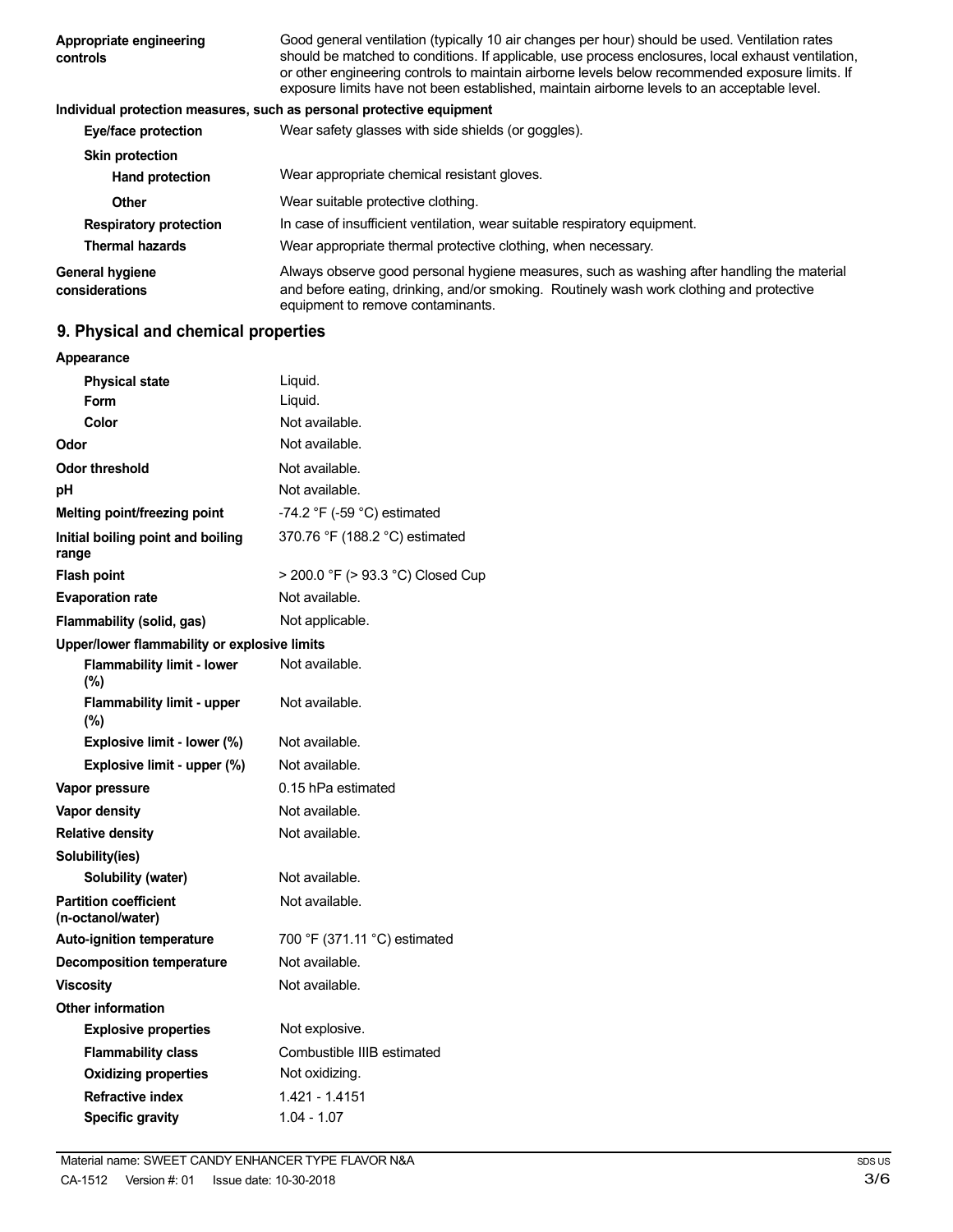# **10. Stability and reactivity**

| <b>Reactivity</b>                            | The product is stable and non-reactive under normal conditions of use, storage and transport. |
|----------------------------------------------|-----------------------------------------------------------------------------------------------|
| <b>Chemical stability</b>                    | Material is stable under normal conditions.                                                   |
| <b>Possibility of hazardous</b><br>reactions | No dangerous reaction known under conditions of normal use.                                   |
| <b>Conditions to avoid</b>                   | Avoid temperatures exceeding the flash point. Contact with incompatible materials.            |
| Incompatible materials                       | Strong oxidizing agents.                                                                      |
| <b>Hazardous decomposition</b><br>products   | No hazardous decomposition products are known.                                                |

# **11. Toxicological information**

#### **Information on likely routes of exposure**

| <b>Inhalation</b>                                                                  | Prolonged inhalation may be harmful.                                                                                                                                                                  |  |
|------------------------------------------------------------------------------------|-------------------------------------------------------------------------------------------------------------------------------------------------------------------------------------------------------|--|
| <b>Skin contact</b>                                                                | No adverse effects due to skin contact are expected.                                                                                                                                                  |  |
| Eye contact                                                                        | Direct contact with eyes may cause temporary irritation.                                                                                                                                              |  |
| Ingestion                                                                          | Expected to be a low ingestion hazard.                                                                                                                                                                |  |
| Symptoms related to the<br>physical, chemical and<br>toxicological characteristics | Direct contact with eyes may cause temporary irritation.                                                                                                                                              |  |
| Information on toxicological effects                                               |                                                                                                                                                                                                       |  |
| <b>Acute toxicity</b>                                                              | Not known.                                                                                                                                                                                            |  |
| <b>Skin corrosion/irritation</b>                                                   | Prolonged skin contact may cause temporary irritation.                                                                                                                                                |  |
| Serious eye damage/eye<br>irritation                                               | Direct contact with eyes may cause temporary irritation.                                                                                                                                              |  |
| Respiratory or skin sensitization                                                  |                                                                                                                                                                                                       |  |
| <b>Respiratory sensitization</b>                                                   | Not a respiratory sensitizer.                                                                                                                                                                         |  |
| <b>Skin sensitization</b><br>Germ cell mutagenicity                                | This product is not expected to cause skin sensitization.<br>No data available to indicate product or any components present at greater than 0.1% are<br>mutagenic or genotoxic.                      |  |
| Carcinogenicity                                                                    | Not classifiable as to carcinogenicity to humans.                                                                                                                                                     |  |
| Not listed.<br>Not regulated.<br>Not listed.                                       | OSHA Specifically Regulated Substances (29 CFR 1910.1001-1050)<br>US. National Toxicology Program (NTP) Report on Carcinogens                                                                         |  |
| <b>Reproductive toxicity</b>                                                       | This product is not expected to cause reproductive or developmental effects.                                                                                                                          |  |
| Specific target organ toxicity -<br>single exposure                                | Not classified.                                                                                                                                                                                       |  |
| Specific target organ toxicity -<br>repeated exposure                              | Not classified.                                                                                                                                                                                       |  |
| <b>Aspiration hazard</b>                                                           | Not an aspiration hazard.                                                                                                                                                                             |  |
| <b>Chronic effects</b>                                                             | Prolonged inhalation may be harmful.                                                                                                                                                                  |  |
| 12. Ecological information                                                         |                                                                                                                                                                                                       |  |
| <b>Ecotoxicity</b>                                                                 | The product is not classified as environmentally hazardous. However, this does not exclude the<br>possibility that large or frequent spills can have a harmful or damaging effect on the environment. |  |
| Persistence and degradability<br><b>Bioaccumulative potential</b>                  |                                                                                                                                                                                                       |  |
| Partition coefficient n-octanol / water (log Kow)<br>ETHYL VANILLIN #296           | 1.61                                                                                                                                                                                                  |  |
| PROPYLENE GLYCOL                                                                   | NOM NFI<br>$-0.92$                                                                                                                                                                                    |  |
| <b>Mobility in soil</b>                                                            | No data available.                                                                                                                                                                                    |  |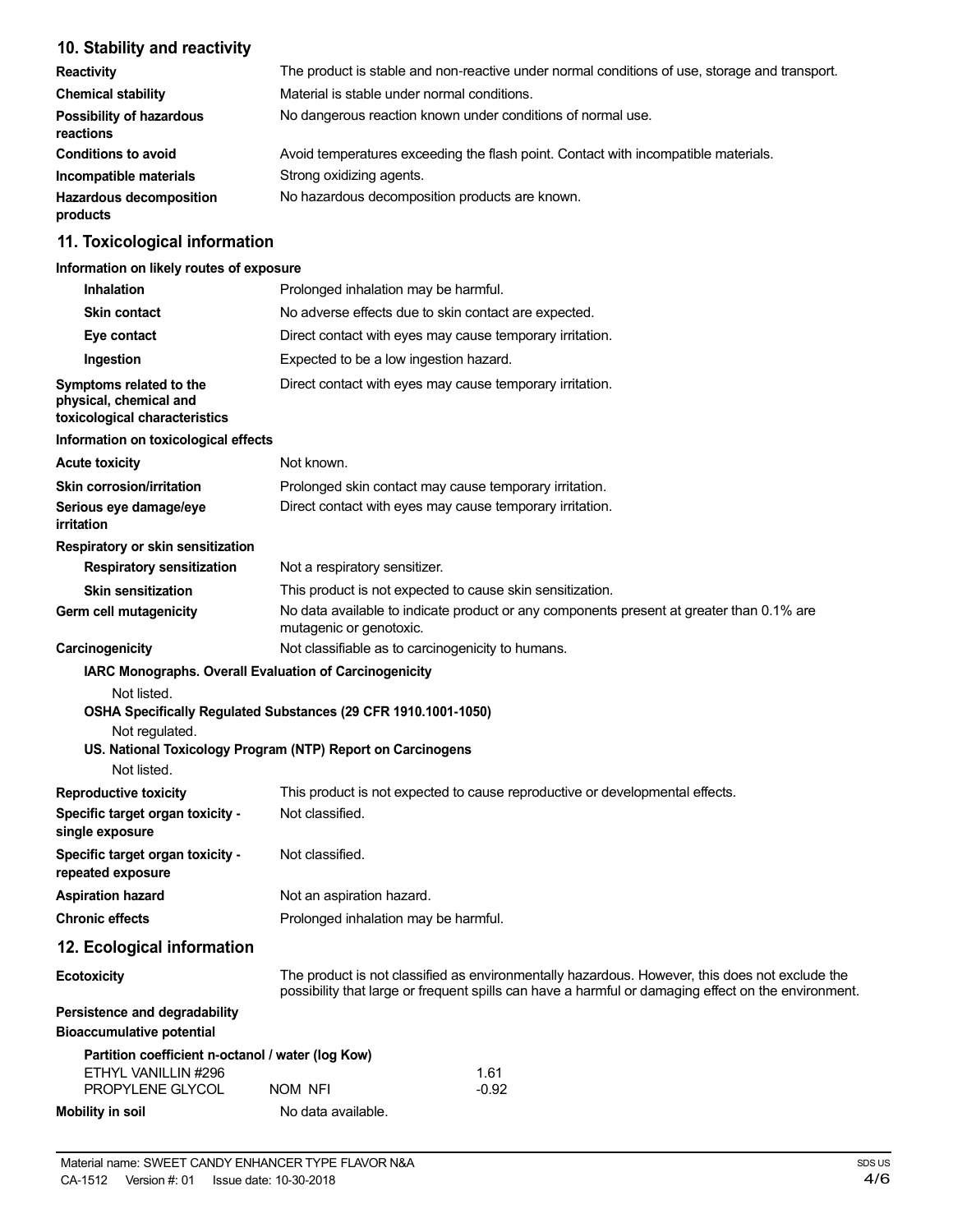| Other adverse effects                                                                 | No other adverse environmental effects (e.g. ozone depletion, photochemical ozone creation<br>potential, endocrine disruption, global warming potential) are expected from this component.                             |
|---------------------------------------------------------------------------------------|------------------------------------------------------------------------------------------------------------------------------------------------------------------------------------------------------------------------|
| 13. Disposal considerations                                                           |                                                                                                                                                                                                                        |
| <b>Disposal instructions</b><br><b>Local disposal regulations</b>                     | Collect and reclaim or dispose in sealed containers at licensed waste disposal site.<br>Dispose in accordance with all applicable regulations.                                                                         |
| Hazardous waste code                                                                  | The waste code should be assigned in discussion between the user, the producer and the waste<br>disposal company.                                                                                                      |
| Waste from residues / unused<br>products                                              | Dispose of in accordance with local regulations. Empty containers or liners may retain some<br>product residues. This material and its container must be disposed of in a safe manner (see:<br>Disposal instructions). |
| <b>Contaminated packaging</b>                                                         | Since emptied containers may retain product residue, follow label warnings even after container is<br>emptied. Empty containers should be taken to an approved waste handling site for recycling or<br>disposal.       |
| 14. Transport information                                                             |                                                                                                                                                                                                                        |
| <b>DOT</b>                                                                            |                                                                                                                                                                                                                        |
| Not regulated as dangerous goods.                                                     |                                                                                                                                                                                                                        |
| <b>IATA</b>                                                                           |                                                                                                                                                                                                                        |
| Not regulated as dangerous goods.                                                     |                                                                                                                                                                                                                        |
| <b>IMDG</b>                                                                           |                                                                                                                                                                                                                        |
| Not regulated as dangerous goods.                                                     |                                                                                                                                                                                                                        |
| Transport in bulk according to<br>Annex II of MARPOL 73/78 and<br>the <b>IBC</b> Code | Not established.                                                                                                                                                                                                       |
| 15. Regulatory information                                                            |                                                                                                                                                                                                                        |
| <b>US federal regulations</b>                                                         | This product is not known to be a "Hazardous Chemical" as defined by the OSHA Hazard<br>Communication Standard, 29 CFR 1910.1200.                                                                                      |
|                                                                                       | TSCA Section 12(b) Export Notification (40 CFR 707, Subpt. D)                                                                                                                                                          |
| Not regulated.<br>CERCLA Hazardous Substance List (40 CFR 302.4)                      |                                                                                                                                                                                                                        |
| Not listed.                                                                           |                                                                                                                                                                                                                        |
| SARA 304 Emergency release notification                                               |                                                                                                                                                                                                                        |
| Not regulated.                                                                        |                                                                                                                                                                                                                        |
|                                                                                       | OSHA Specifically Regulated Substances (29 CFR 1910.1001-1050)                                                                                                                                                         |
| Not regulated.                                                                        |                                                                                                                                                                                                                        |
| Superfund Amendments and Reauthorization Act of 1986 (SARA)                           |                                                                                                                                                                                                                        |

| Immediate Hazard - No  |
|------------------------|
|                        |
| Delayed Hazard - No    |
| Fire Hazard - No       |
| Pressure Hazard - No   |
| Reactivity Hazard - No |
|                        |

#### **SARA 302 Extremely hazardous substance**

Not listed.

**Hazard categories** 

**SARA 311/312 Hazardous** No **chemical SARA 313 (TRI reporting)**

Not regulated.

#### **Other federal regulations**

**Clean Air Act (CAA) Section 112 Hazardous Air Pollutants (HAPs) List**

Not regulated.

**Clean Air Act (CAA) Section 112(r) Accidental Release Prevention (40 CFR 68.130)** Not regulated.

**Safe Drinking Water Act (SDWA) US state regulations** Not regulated.

California Safe Drinking Water and Toxic Enforcement Act of 1986 (Proposition 65): This material is not known to contain any chemicals currently listed as carcinogens or reproductive toxins.